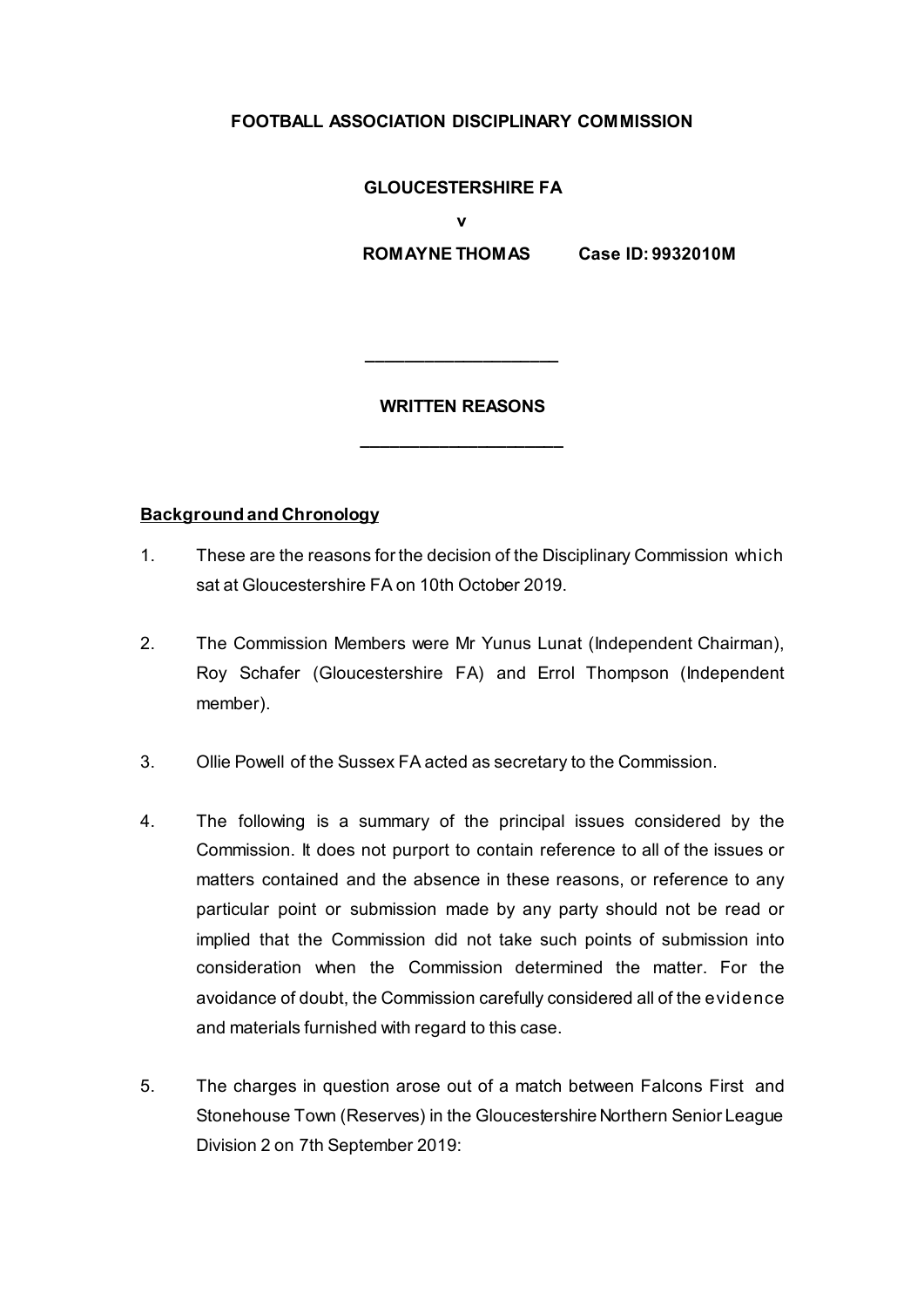- 6. The referee Stephen Meredith had submitted a report dated 7th September 2019 stating that as he was walking back to the changing room following the match he was approached by Romayne in an aggressive manner and had to be restrained by his manager Tom Dyer. Romayne continued to be aggressive and the referee therefore dropped his flask and bottle in order to defend himself by putting his arms outstretched, with palms open in a nonaggressive manner requesting Romayne to calm down. Romayne however continued to be aggressive, attempting to push his manager out of the way and whilst doing so, it was alleged that Romayne swung a punch that struck the referee on the back of the head as he ducked to get out of the way. The referee explained that the manager then had to escort him to the car park with Romayne shouting threats including "Can't wait to find your address, we will meet, we will sort this out". The referee complained that Romayne then followed him in the car as he left the car park, causing him to feel sufficiently concerned to report the matter to the police, who provided a crime incident number. The referee then attended hospital but decided against waiting due to a four hour wait. He spoke to a friend who is a nurse practitioner who offered head injury advice.
- 7. Romayne Thomas was charged with the following offences:

Charge 1:

FA Rule E3 – assault on a match official

### Alternative Charge 1:

FA Rule E3 – Improper conduct against a match official (including physical contact and threatening/or abusive language/behaviour)

# Charge 2:

FA Rule E3 – Improper conduct against a match official (including threatening and/or abusive behaviour)

8. Romayne Thomas Completed and filed a response pleading not guilty to the charges and requesting a personal hearing.

# 9. **The Relevant FA Rules**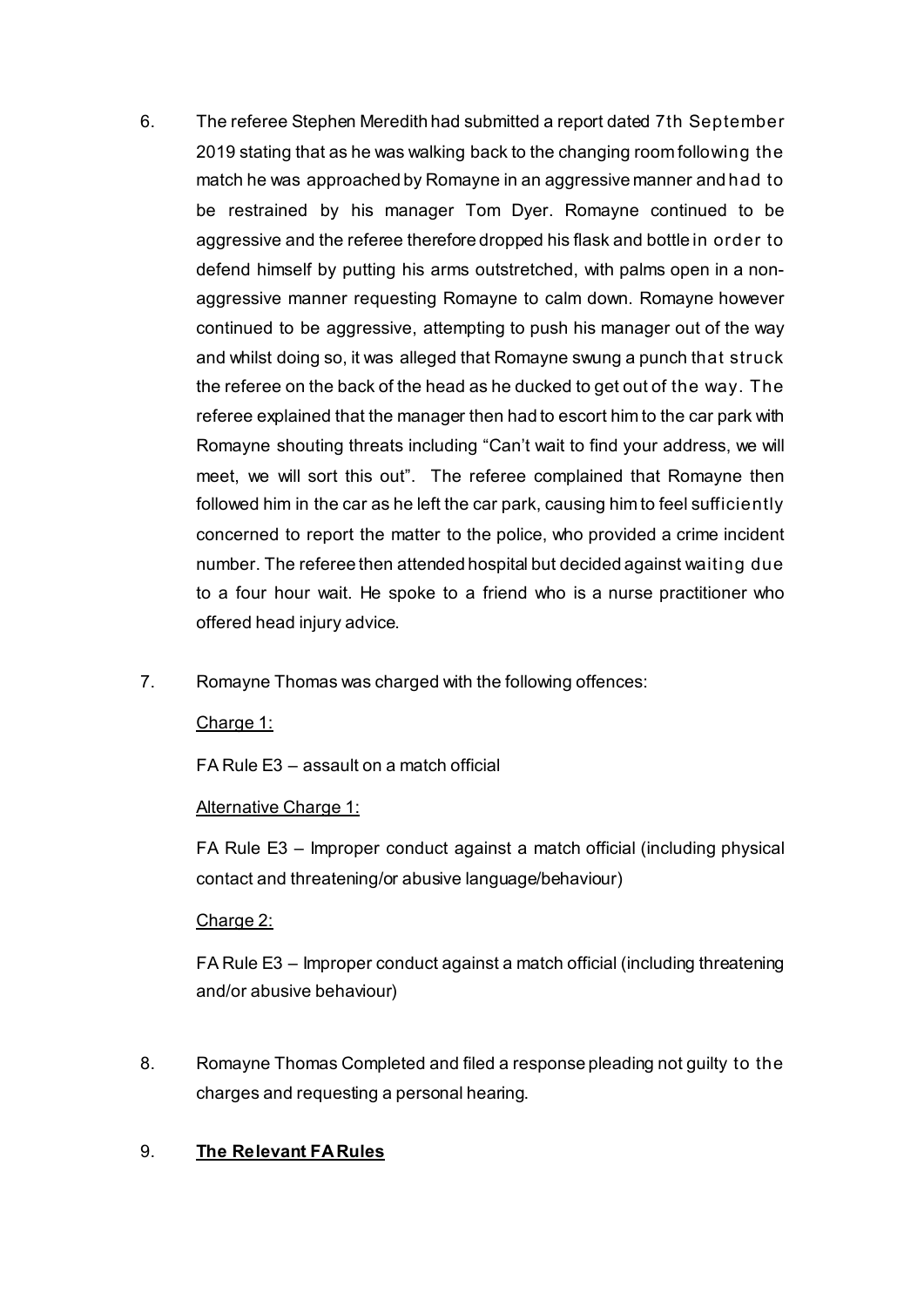Regulations 96 of the FA On – Field Regulations provides the following in respect of offences against match officials:

*Regulation 96.1. – threatening behaviour;*

*Words or action that cause the match official to believe that they are being threatened.* 

*Regulation 96.2.- Physical contact or attempted physical contact:*

*Examples include but are not limited to pushing the match official ….. attempting to make physical contact with the match official (for example attempting to strike, kick, butt, barge or kick the ball at a match official): and*

*Regulation 96.3. – Assault acting in a manner which results in an injury to the match official.*

## **The Evidence**

- 10. The Commission had before them the following items of evidence:
	- (i) The misconduct charge sheet.
	- (ii) Acknowledgement form.
	- (iii) The report from the match referee Stephen Meredith dated 7th September 2019
	- (iv) A further e-mail report from the referee dated 11th September 2019
	- (v) An e-mail from Romayne Thomas's club secretary dated 7th September 2019
	- (vi) A written statement by David Whitfield dated 10th September 2019
	- (vii) A written statement by Romayne Thomas's team manager Tom Dyer.
	- (viii) A written statement by Romayne Thomas.
	- (ix) A written statement by Raven Thomas-Ross
	- (x) A written statement by Harvey Brooks

### **The Hearing and Evidence heard by Commission**

10. At the hearing Romayne represented himself.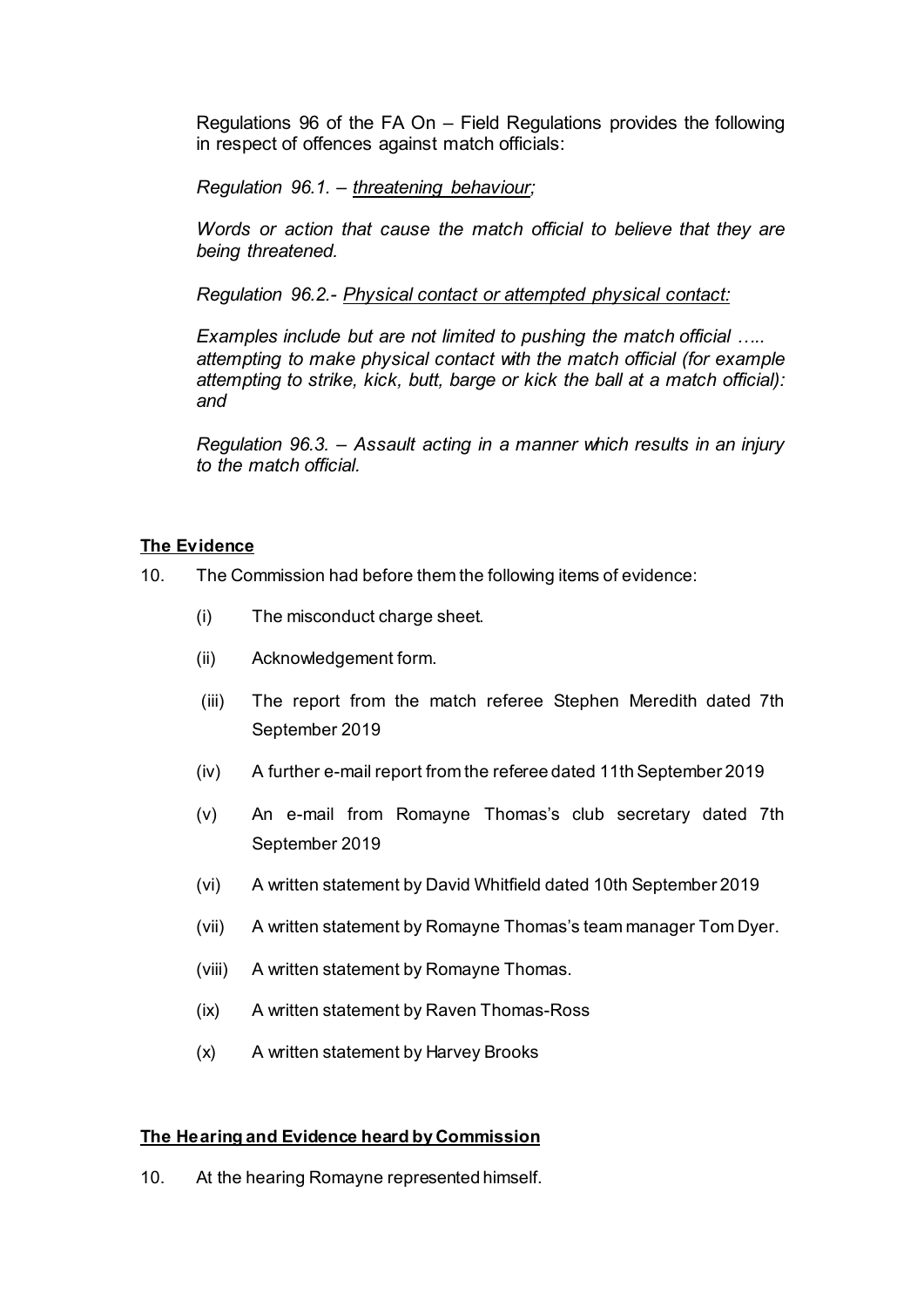- 11. The Commission first heard from the match referee Stephen Meredith who confirmed the contents of his written reports. The referee confirmed his height is 6ft 2" and well built. He maintained upon questioning that he had placed his palms out in an outstretched and non-threatening manner in accordance with police training that he had received in an attempt to calm Romayne. However, after being followed for some twenty metres by Romayne, he said that he had no choice but to defend himself. He confirmed that he was subjected to various abuse including the threat by Romayne to stab his family. He also confirmed that he sustained a graze and a bump to the back of his head which did not require medical treatment. When he was questioned by the Chairman to provide further details about the threat to stab his family, and as to why such a serious threat was not included within his original report, the referee's response was to request the Commission to disregard that part of his evidence.
- 12 David Whitfield. The Commission then heard from David Whitfield, a retired police officer who was an independent witness. He was with his family in the park where the match was being played and witnessed the alleged incident. He confirmed the contents of his written statement and maintained that he had no interest in football and had better things to do than to attend as a witness at the County FA. He maintained that the contents of his written statement were true and that he witnessed Romayne being separated from the referee by another tall black male, whilst Romayne continued to swear and be abusive towards the referee, with a clenched fist which he swung at the referee landing at the back of the head. He did not witness any injury, nor did the referee point out any injury to him. He did explain that the referee was visibly shaken, stammering in his speech, with hands shaking whilst noting his name.
- 13. Tom Dyer. Tom confirmed the contents of his written statement that he intervened and stood between Romayne and the referee and maintained that he did not hear Romayne issue any threats towards the referee whilst he escorted the referee to the car. Whilst he heard insults and recalled Romayne accusing the referee of being a coward, he did not recall anything that would threaten the safety or wellbeing of the referee. He conceded that he would not have been able to witness any attempted punch that may have been thrown as he was stood with his back to the referee. The Chair put his own witness statement to him in which he described Romayne's as being very upset,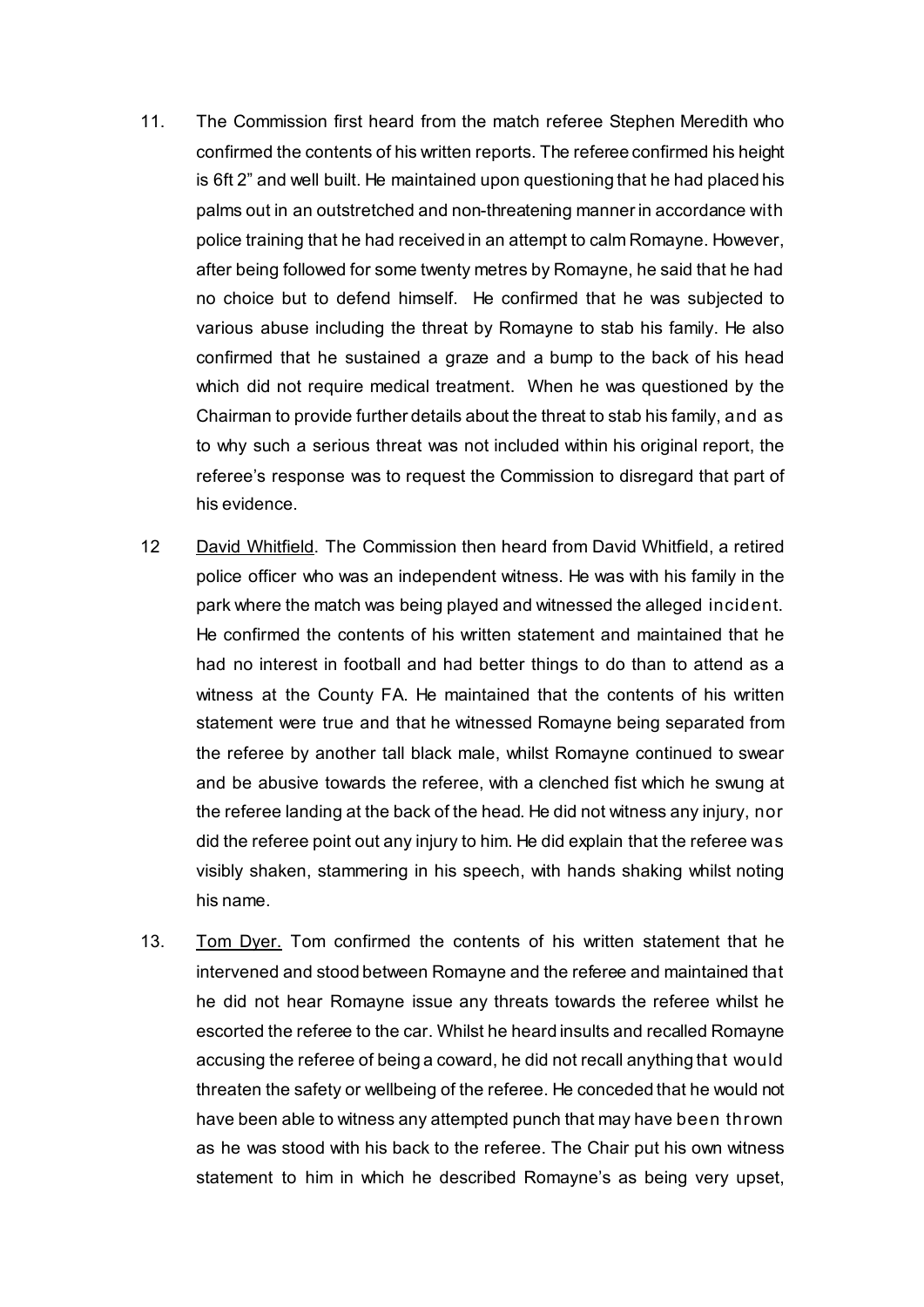being aggressive, and pushing forward in an angry manner, which did not sit with his oral evidence of Romayne not acting in a threatening manner towards the referee.

- 14. Raven Thomas-Ross. Raven confirmed the contents of his statement and maintained that he did not hear any swearing at all. He was only  $10 - 15$ metres away, close enough to hear the altercation between Romayne and the referee. He accused the referee as acting aggressively as well towards Romayne, with the referee laughing and smirking at Romayne.
- 15. Romayne Thomas. The final witness the Commission heard from was Romayne himself who confirmed the contents of his written statement. Whilst he admitted swearing at the referee, for which he repeated the apologies contained in his written statement he strongly maintained that he did not swing a punch at the referee. He maintained that it would have been impossible for him to do so taking into account the difference in height between himself and the referee, and with his team manager standing between them. He also maintained that he did not follow the referee after the altercation, nor issue any further threats or abuse to the referee, because he went straight to the public house where the team would congregate following the match, which was very close by.

# **Decision**

- 16. As part of its deliberations the Commission reminded itself of the standard of proof which was required.
- 17. As part of its deliberations the Commission considered all of the evidence that had been presented.
- 18. It was a matter for the Commission to determine which evidence to accept and reject where there were discrepancies between the evidence of the witnesses.
- 19. Having determined which evidence the Commission accepted and rejected, the Commission then went on to determine the charges on the balance of probabilities. The unanimous decision of the Commission was as follows:

Charge 1; Assault on a match official – **not proven.**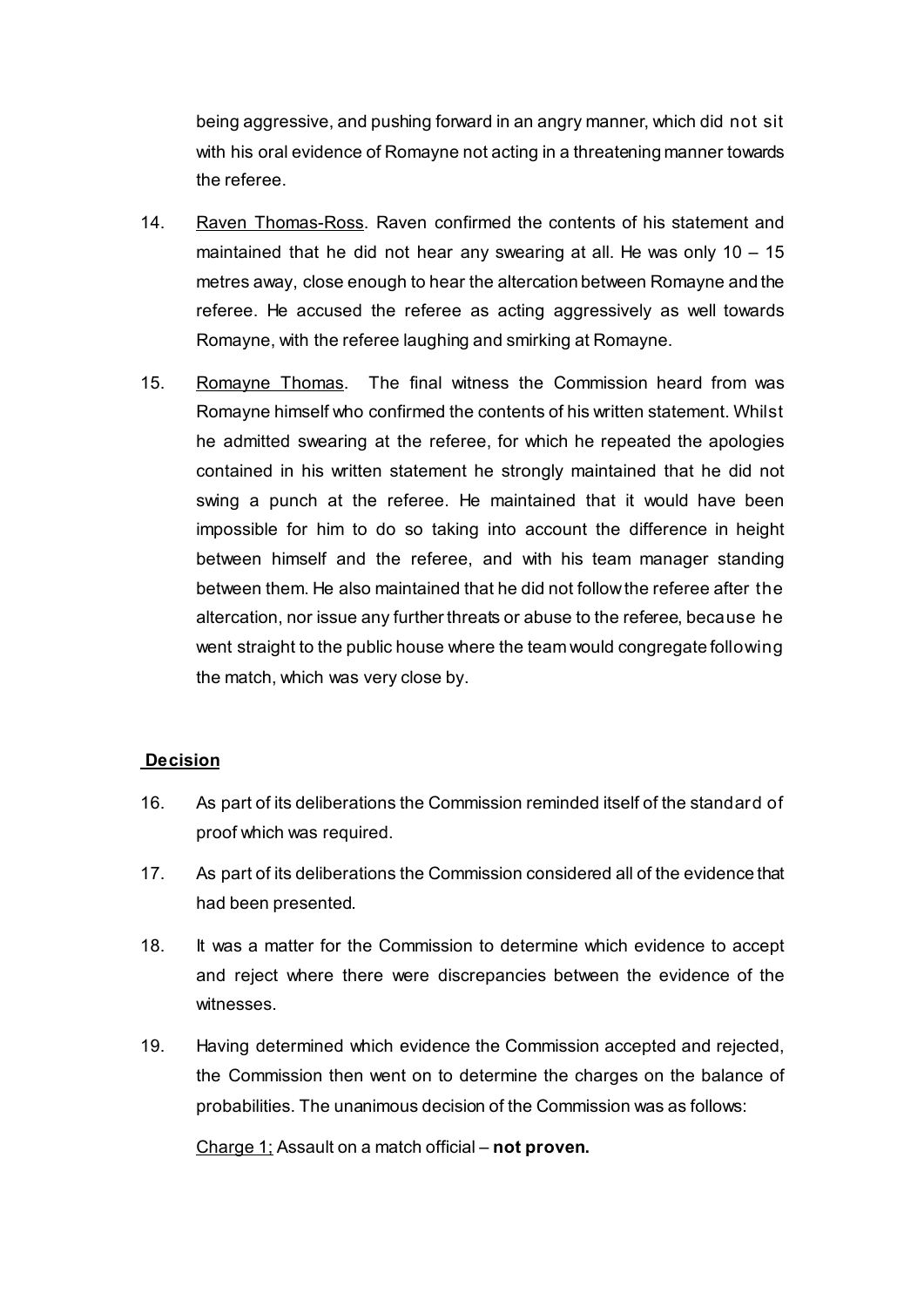Alternative charge 1: improper conduct against a match official (including physical contact and threatening and/or abusive language/behaviour – **proven.**

Charge 2: improper conduct against a match official (including threatening and/or abusive – **not proven**

#### **Reasons for the Decision**

20. Charge 1 - Assault on a match official – In the absence of proof of any injury beyond the evidence that the referee had introduced at the hearing of a bump and graze on the back of his head, there was no other corroborative evidence. The Commission was therefore not satisfied that there was sufficient evidence on a balance of probability and this charge was therefore not proven.

 Improper conduct against a match official (including physical contact……).The Commission was satisfied on a balance of probability that there was an *attempt to make physical contact* with the match referee. The Commission had been presented with sufficient evidence from the witness David Whitfifeld that corroborated the referee's complaints that Romayne attempted to strike a punch at the referee. By his own admission Romayne was extremely angry and upset, to the extent that he appeared out of control, and in those circumstances the Commission concluded that it was more probable than not that he did *attempt to* throw the punch at the referee as described by the witnesses and the alternative charge was therefore found proven.

Charge  $2$  - Improper conduct (threatening and/or abusive behaviour) – This part of the charge covered the alleged behaviour in the car park following the coming together described above. The Commission felt that there was insufficient evidence to substantiate the allegation against Romayne of continuing with his threats in the car park, and following the referee in his vehicle once they had left the car park. It was alleged that the referee had been followed for some seven minutes yet the evidence the Commission were presented was that Romayne drove a very short distance to the public house around the corner where the players would normally congregate following the match. The Commission also noted that the actual crime